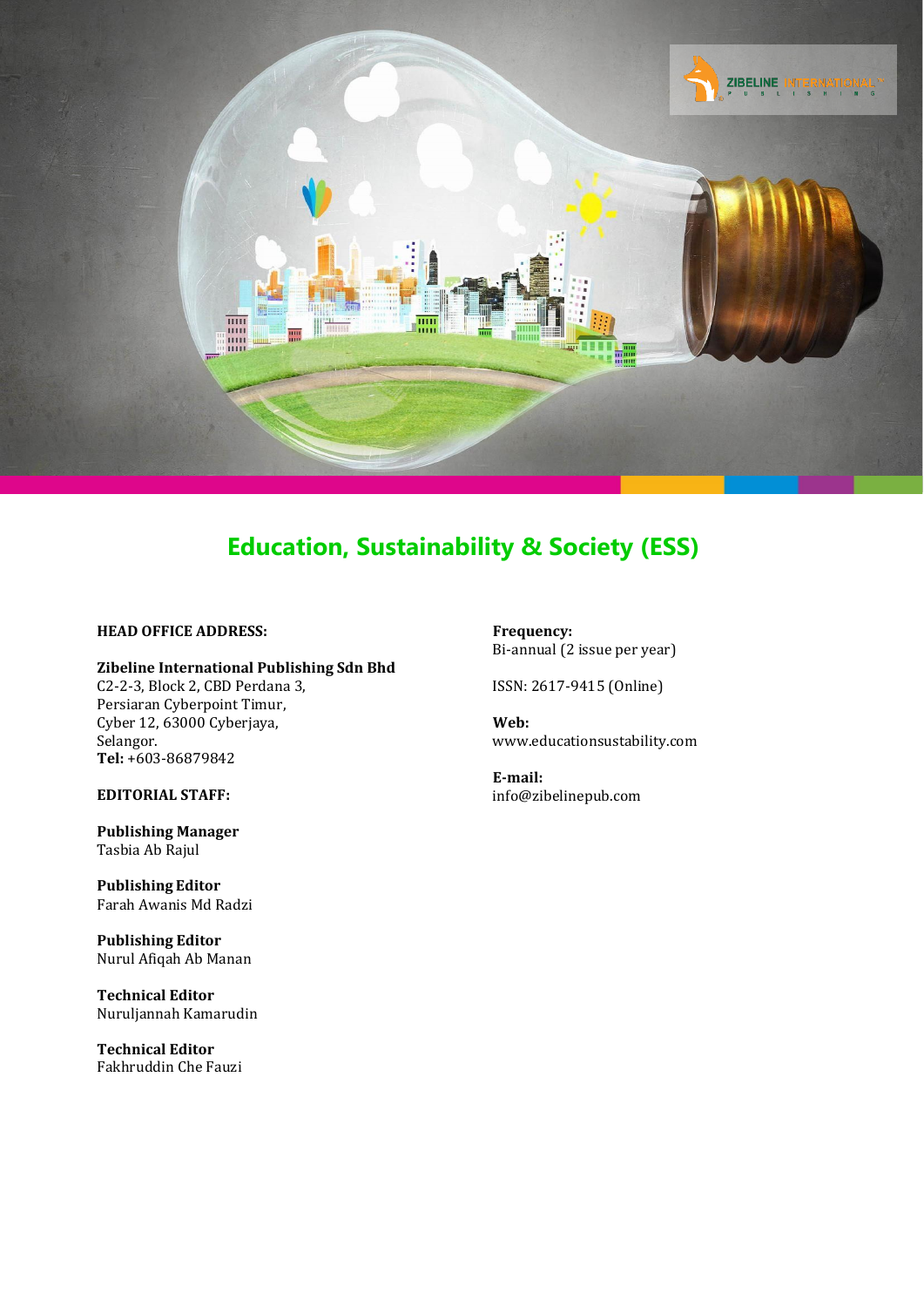# **Contents**

| <b>VOLUME 4, ISSUE 2, 2021</b> |                                                                                                                                      |              |
|--------------------------------|--------------------------------------------------------------------------------------------------------------------------------------|--------------|
| No                             | <b>Editorial</b>                                                                                                                     | <b>Pages</b> |
| $\mathbf{1}$                   | LEARNING INNOVATION THROUGH FREEDOM LEARNING MANAGEMENT IN MUSIC EDUCATION<br>PROGRAM                                                | 43-49        |
| 2                              | ENVIRONMENTAL AWARENESS, ATTITUDE AND PARTICIPATION AMONG SECONDARY SCHOOL<br>STUDENTS IN MOGADISHU-SOMALIA                          | $50 - 53$    |
| 3                              | AWARENESS ON CONSEQUENCES OF AND ATTITUDE TOWARDS TOBACCO USE AMONG<br>UNIVERSITY STUDENTS FROM SOMALIA STUDYING IN DHAKA BANGLADESH | 54-57        |
| 4                              | STUDENT ENGAGEMENT AND ACADEMIC FLOW ON STUDENTS AT BOARDING SCHOOL                                                                  | 58-61        |
| 5                              | IS ACADEMIC DISHONESTY RELATED TO ACADEMIC PROCRASTINATION IN STUDENT COLLEGE?                                                       | 62-65        |
| 6                              | A SCALE DEVELOPMENT OF THE SUSTAINABILITY LITERACY                                                                                   | 66-72        |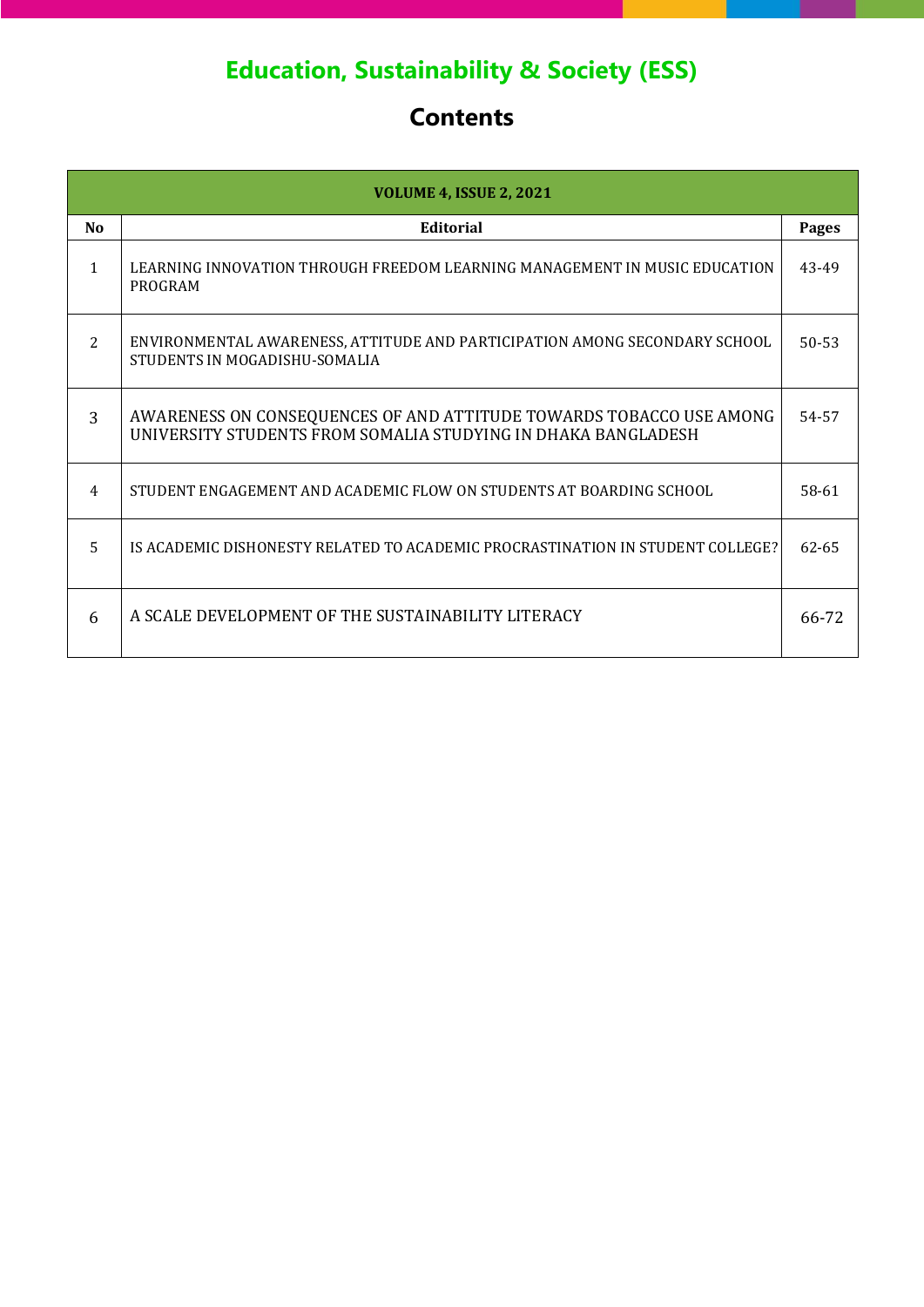### **Editorial**

The economic, social and cultural development of human society is highly dependent upon good education. Education in diverse forms and multiple contexts provides the means whereby each generation passes on its culture, discoveries, successes, and failures to the next. Without inter-generational education, very little in a human context can be sustainable. Education is also important to formulate, challenge and disseminate ideas, knowledge, skills, and values within communities, from young to not so young, and between communities, nations, and continents. Education is identified as a key element of sustainability-focused strategies in many contexts and levels that education "is critical for achieving environmental and ethical awareness, values and attitudes, skills and behavior consistent with sustainable development and for effective public participation in decision- making." The critical role of education has been reconfirmed recently in the formulation of the Sustainable Development Goals and the Global Action Programme on Education for Sustainable Development.

### **Scientific Board**

#### **Editorial Team**

#### **Editor in Chief**

Assoc Prof. Dr Aqeel Khan School of Education Faculty of Social Science & Humanities Universiti Teknologi Malaysia 81310 Johor Bahru, Johor, Malaysia

#### **Associate Editor**

Dr. Soon Sigh A/L Bikar Singh Deputy Dean (Student Affairs and Alumni) Faculty of Psychology and Education Universiti Malaysia Sabah Jalan UMS 88400 Kota Kinabalu Sabah, Malaysia

Prof. Dr. Md. Mamun Habib BRAC Business School (BBS), BRAC University, Bangladesh Visiting Scientist, University of Texas – Arlington (UTA), USA

#### **Editorial Board Members**

Prof. Ubaldo Comite University Of Calabria, Italy

Assoc Prof. Dr Amirmudin School Of Education Faculty Of Social Science & Humanities Universiti Teknologi Malaysia 81310 Johor Bahru, Johor, Malaysia

Denis Andrew D Lajium Deputy Dean (Research And Innovation) Faculty Of Psychology & Education Universiti Malaysia Sabah Jalan Ums 88400 Kota Kinabalu Sabah, Malaysia

Dr. Nornazira Binti Suhairom School Of Education Faculty Of Social Science & Humanities Universiti Teknologi Malaysia 81310 Johor Bahru, Johor, Malaysia

Dr. Habibie Bte Hj Ibrahim Faculty Of Psychology & Education Universiti Malaysia Sabah Jalan Ums 88400 Kota Kinabalu Sabah, Malaysia

Dr. Mohd Safarin Bin Nordin School Of Education Faculty Of Social Science & Humanities Universiti Teknologi Malaysia 81310 Johor Bahru, Johor, Malaysia

Dr. Pathmanathan K Suppiah Faculty Of Psychology & Education Universiti Malaysia Sabah Jalan Ums 88400 Kota Kinabalu Sabah, Malaysia

Dr. Faizah Idrus Kulliyyah Of Education Iium Gombak Campus International Islamic University Malaysia 50728 Kuala Lumpur

Dr. Mohd Khairuddin @ Jerry Faculty Of Psychology & Education Universiti Malaysia Sabah Jalan Ums 88400 Kota Kinabalu Sabah, Malaysia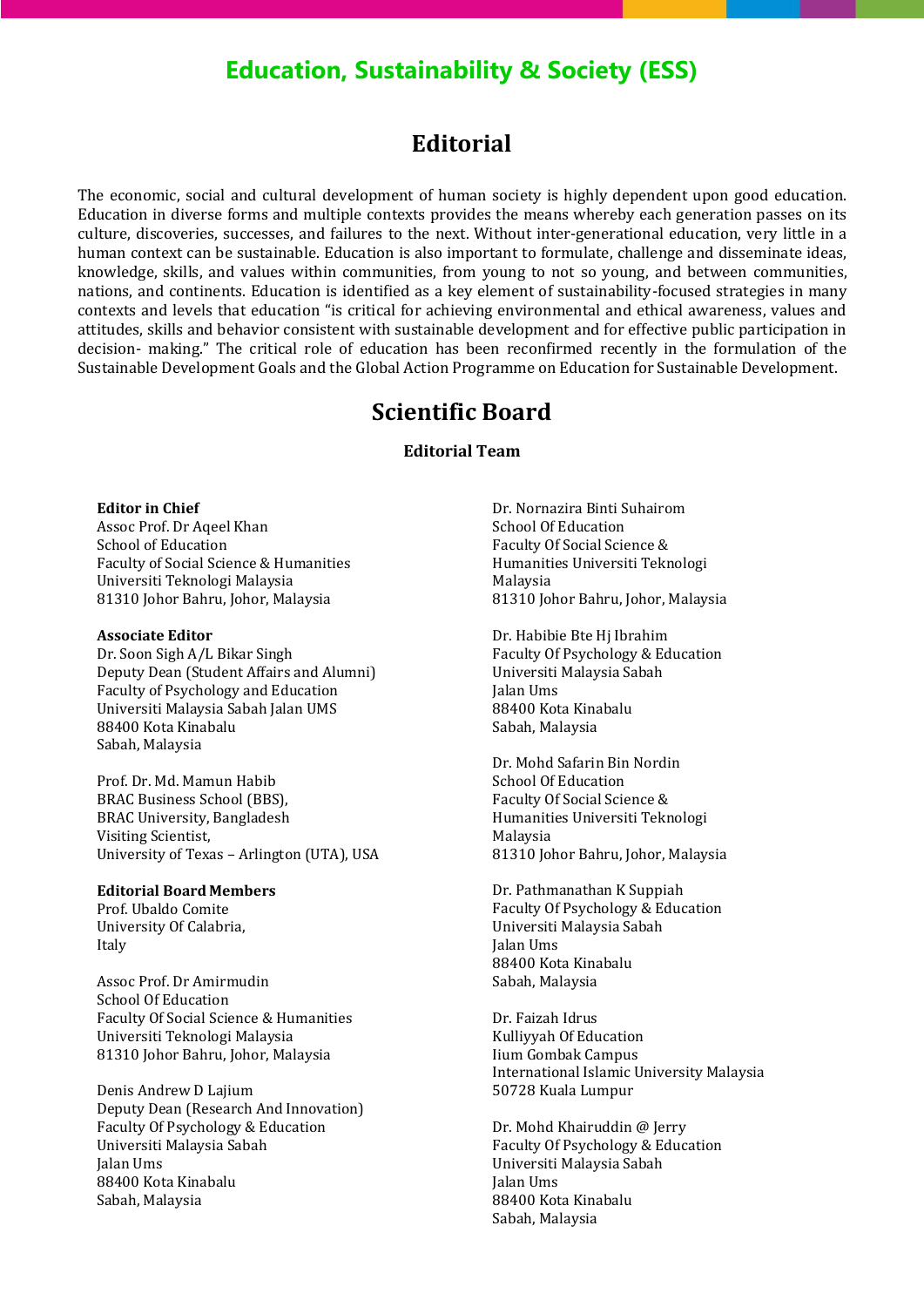Dr Nurbiha A Shukor School Of Education Faculty Of Social Science & Humanities Universiti Teknologi Malaysia 81310 Johor Bahru, Johor, Malaysia

Dr. Madihah Khalid Kulliyyah Of Education Iium Gombak Campus International Islamic University Malaysia 50728 Kuala Lumpur

Dr Corrienna Abdul Talib School Of Education Faculty Of Social Science & Humanities Universiti Teknologi Malaysia 81310 Johor Bahru, Johor, Malaysia

Dr. Sharifah Binti Osman School Of Education Faculty Of Social Science & Humanities Universiti Teknologi Malaysia 81310 Johor Bahru, Johor, Malaysia

Dr Safwan Samsir Faculty Of Psychology & Education Universiti Malaysia Sabah Jalan Ums 88400 Kota Kinabalu Sabah, Malaysia

Dr Aida Hanim A. Hamid Education Policy & Leadership Faculty Of Education Universiti Kebangsaan Malaysia Bangi 43650 Selangor Malaysia

Dr. Adibah Binti Abdul Latif Manager (Standard & AcademicQuality Enhancement) Qrim Utm Department Of Education & Social Science Faculty Of Education, Universiti Teknologi Malaysia Johor Bahru

Col. Dr. Mohamad Nizam Nazarudin Faculty Of Psychology & Education Universiti Malaysia Sabah Jalan Ums 88400 Kota Kinabalu Sabah, Malaysia

Dr. Norah Binti Md Noor School Of Education Faculty Of Social Science & Humanities Universiti Teknologi Malaysia 81310 Johor Bahru, Johor, Malaysia

Dr. Abu Yazid Abu Bakar Faculty Of Education Universiti Kebangsaan Malaysia 43600, Bangi Selangor, Malaysia

Dr Haniza Rais Dept Of Educational Psychology And Counselling Kulliyyah Of Education, International Islamic University Malaysia (Iium) 53100 Kuala Lumpur Malaysia

Asst. Prof. Dr. Mohaida Mohin Department Of Language And Literacy, Kulliyyah Of Education, International Islamic University Malaysia (Iium) 53100 Kuala Lumpur Malaysia

Dr. Merah Souad Kulliyyah Of Education, International Islamic University Malaysia (Iium) 53100 Kuala Lumpur Malaysia

Dr. Siti Mistima Maat Department Of Teaching And Learning Innovations Faculty Of Education Universiti Kebangsaan Malaysia Bangi 43650 Selangor Malaysia

Dr.Sheerad Sahid Centre Of Leadership And Educational Policy Faculty Of Education Universiti Kebangsaan Malaysia Bangi 43650 Selangor Malaysia

Dr. Norulhuda Ismail Science, Mathematics And Multimedia Creative Department, Faculty Of Education, Universiti Teknologi Malaysia 81310, Johor Bahru, Johor Malaysia

Dr. Harwati Hashim Head of Undergraduate Programme (TESL)/Senior Lecturer Centre of Teaching and Learning Innovations Faculty of Education Universiti Kebangsaan Malaysia Bangi 43650 Selangor Malaysia